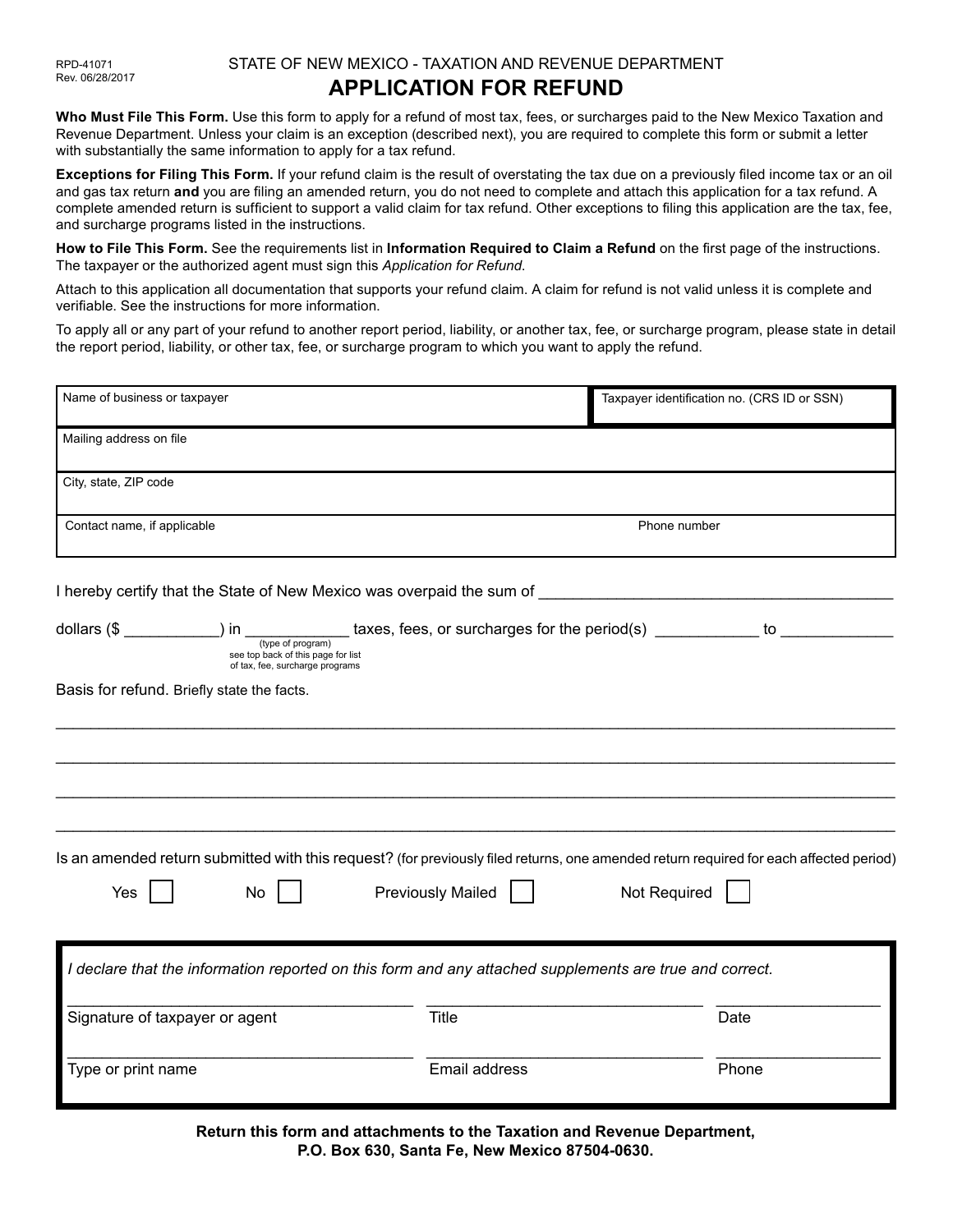| RPD-41071<br>Rev. 06/28/2017                                                                                                                    |                           | <b>Request For Direct Deposit</b> |    |                  |                                                                                                                                                                                                                                                                                                                                                                                                                          |
|-------------------------------------------------------------------------------------------------------------------------------------------------|---------------------------|-----------------------------------|----|------------------|--------------------------------------------------------------------------------------------------------------------------------------------------------------------------------------------------------------------------------------------------------------------------------------------------------------------------------------------------------------------------------------------------------------------------|
| Department mails the refund to the address on file.                                                                                             |                           |                                   |    |                  | If you are requesting a refund of tax, fees, or surcharges paid to the New Mexico Taxation and Revenue Department for any of the<br>programs listed below and would like your refund deposited directly into your bank account located at a financial institution inside<br>the territorial jurisdiction of the United States (U.S.), complete the information. If the information below is incomplete or incorrect, the |
| Weight Distance Tax (WDT), and Workers' Compensation Fee (WKC).                                                                                 |                           |                                   |    |                  | Programs: Combined Report System (CRS) Tax, Personal Income Tax (PIT), Corporate Income and Franchise Tax (CIT), Oil and Gas Proceeds<br>Withholding (OGP) Tax, Enhanced 911 Surcharge (E911), Telecommunication Relay Service Surcharge (TRS), Water Conservation Fee (WCF),                                                                                                                                            |
| Routing number:<br>1.                                                                                                                           |                           |                                   |    |                  | Required: Will this refund go to or<br>through an account located outside<br>the territorial jurisdiction of the U.S.?                                                                                                                                                                                                                                                                                                   |
| Account number:<br>2.                                                                                                                           |                           |                                   |    |                  | If yes, you may not use this refund<br>delivery option.                                                                                                                                                                                                                                                                                                                                                                  |
| Checking<br>Type:<br>3.                                                                                                                         | Savings                   |                                   | 4. | <b>Required:</b> | Yes<br>No                                                                                                                                                                                                                                                                                                                                                                                                                |
|                                                                                                                                                 |                           | FOR DEPARTMENT USE ONLY           |    |                  |                                                                                                                                                                                                                                                                                                                                                                                                                          |
| I analyzed the records of the Taxation and Revenue Department on _______________<br>1978. The amount of overpayment is for the following taxes: |                           |                                   |    |                  | ,20<br>and verified the amount of tax overpayment. I hereby certify that a tax refund is due as claimed according to Section 7-1-26 NMSA                                                                                                                                                                                                                                                                                 |
| TAX, FEE, or SURCHARGE PROGRAM                                                                                                                  |                           | <b>AMOUNT</b>                     |    |                  |                                                                                                                                                                                                                                                                                                                                                                                                                          |
| 1.                                                                                                                                              |                           | \$                                |    |                  |                                                                                                                                                                                                                                                                                                                                                                                                                          |
| 2.                                                                                                                                              |                           |                                   |    |                  | Claim number                                                                                                                                                                                                                                                                                                                                                                                                             |
| 3.                                                                                                                                              |                           |                                   |    |                  | Serial number                                                                                                                                                                                                                                                                                                                                                                                                            |
|                                                                                                                                                 | Total interest to refund  |                                   |    |                  | Warrant number                                                                                                                                                                                                                                                                                                                                                                                                           |
|                                                                                                                                                 | Total amount to refund    | \$                                |    |                  |                                                                                                                                                                                                                                                                                                                                                                                                                          |
| Analysis of reason for overpayment:                                                                                                             |                           |                                   |    |                  |                                                                                                                                                                                                                                                                                                                                                                                                                          |
|                                                                                                                                                 |                           |                                   |    |                  |                                                                                                                                                                                                                                                                                                                                                                                                                          |
|                                                                                                                                                 |                           |                                   |    |                  |                                                                                                                                                                                                                                                                                                                                                                                                                          |
|                                                                                                                                                 |                           |                                   |    |                  |                                                                                                                                                                                                                                                                                                                                                                                                                          |
|                                                                                                                                                 |                           |                                   |    |                  |                                                                                                                                                                                                                                                                                                                                                                                                                          |
| Valid overpayment:                                                                                                                              | <b>DES</b><br>$\Box$ NO   | □ Need additional information     |    |                  | Credit amount \$                                                                                                                                                                                                                                                                                                                                                                                                         |
| Amended returns on file:                                                                                                                        | <b>D</b> YES<br>$\Box$ NO | $\Box$ N/A                        |    |                  | Credit key________________________                                                                                                                                                                                                                                                                                                                                                                                       |
|                                                                                                                                                 |                           |                                   |    |                  |                                                                                                                                                                                                                                                                                                                                                                                                                          |
| Documents supporting this refund are on file:                                                                                                   |                           |                                   |    |                  | <b>GENERAL APPROVAL</b>                                                                                                                                                                                                                                                                                                                                                                                                  |
| I recommend refund:                                                                                                                             |                           |                                   |    |                  |                                                                                                                                                                                                                                                                                                                                                                                                                          |
| Initiated by                                                                                                                                    |                           |                                   |    |                  | Secretary or Delegate                                                                                                                                                                                                                                                                                                                                                                                                    |
| Section supervisor                                                                                                                              |                           | Date                              |    |                  | IF REQUIRED                                                                                                                                                                                                                                                                                                                                                                                                              |
| <b>Bureau Chief</b>                                                                                                                             |                           | Date                              |    |                  | <b>Attorney General's Office</b>                                                                                                                                                                                                                                                                                                                                                                                         |
|                                                                                                                                                 |                           |                                   |    |                  |                                                                                                                                                                                                                                                                                                                                                                                                                          |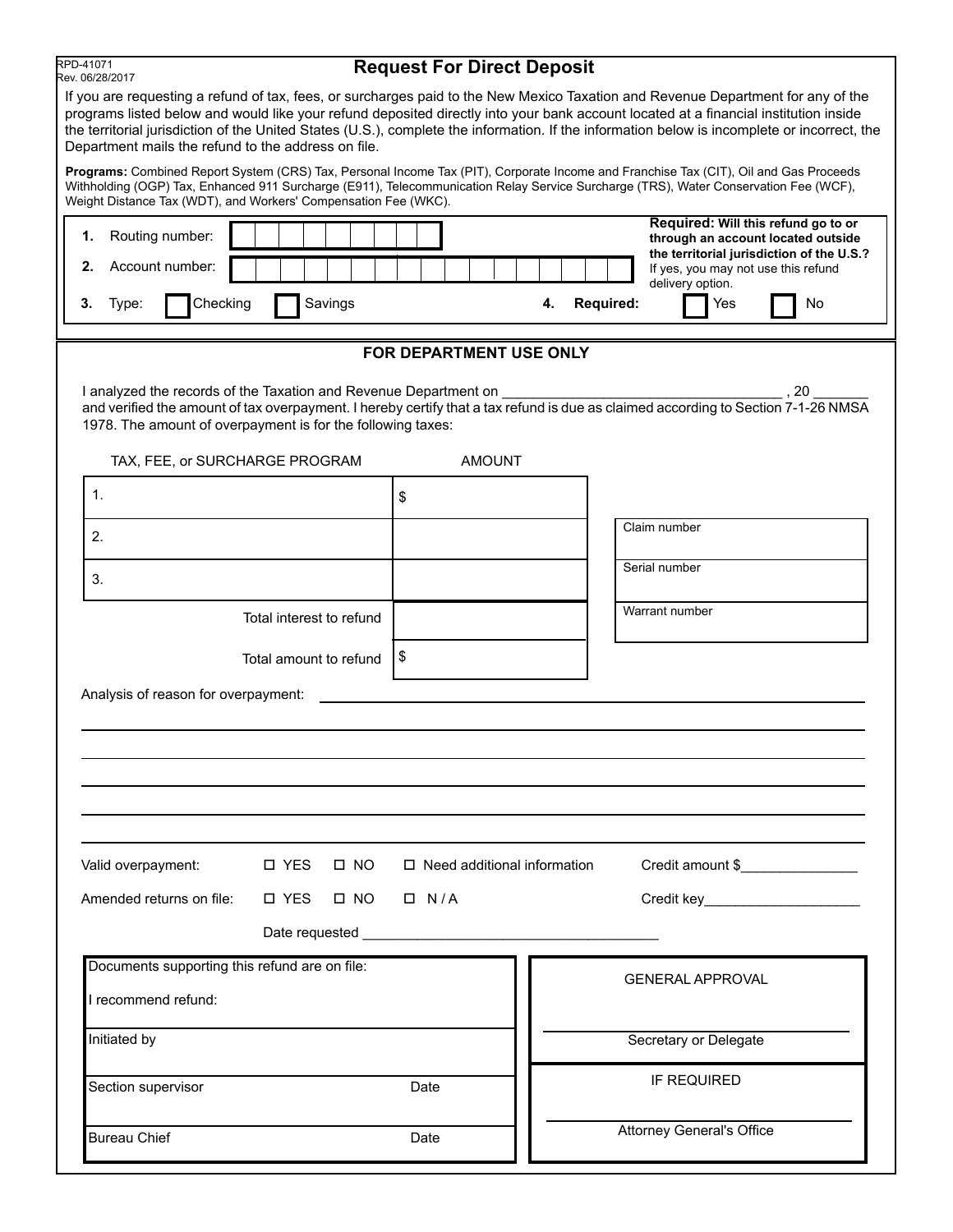## STATE OF NEW MEXICO - TAXATION AND REVENUE DEPARTMENT **APPLICATION FOR REFUND Instructions**

#### **Exceptions to Filing RPD-41071**

The following tax, fee, or surcharge programs require you to file a special form instead of this RPD-41071, *Application for Refund*, to claim a refund for their program:

- For a refund of oil and gas taxes other than the oil and gas proceeds withholding tax, use RPD-41136, *Application for Tax Refund - Oil and Gas.*
- For a refund of withholding tax on the net income of a pass-through entity (PTE) reported on *PTE New Mexico Information Return for Pass-Through Entities*, use RPD-41373, *Application for Refund of Tax Withheld From Pass-Through Entities*.
- For an overpayment of tax withheld on RPD-41367, *Pass-Through Entity Withholding Detail (PTW-D) Report*, use RPD-41373, *Application for Refund of Tax Withheld From Pass-Through Entities*.
- For a refund of vehicle-related or driver-related taxes or fees, use MVD-10208, *Request for Refund.*
- For a refund of Tobacco Products Tax, use RPD-41318*, Application for Tobacco Products Tax Refund*.
- For a refund of a spoiled or damaged cigarette stamp, use RPD-41211, *Application for Refund of Cigarette Tax*.

Follow the instructions for the applicable refund form to apply for your refund and find out about required attachments.

## **Information Required to Claim a Refund**

According to Section 7-1-26 NMSA 1978, the following information is required to claim a refund:

- Taxpayer's name, address, and identification number
- Type of tax for which the refund is claimed, the credit or rebate denied, or the property levied upon
- Sum of money or other property claimed
- Period(s) for which the overpayment was made
- Brief statement of the facts and law on which the claim is based, referred to as the *basis for refund*, and documentation to support and substantiate the taxpayer's basis for the refund
- If applicable, a copy of an amended return for each tax period for which the refund is claimed.

## **When to Attach an Amended Return**

If your refund is the result of overstating the tax, fees, or surcharges due on a previously filed return, you are required to attach a fully completed amended return for each affected period. Regardless of the number of amended periods, only one *Application for Refund* is required per refund claim.

**IMPORTANT:** When filing an amended return, submit all supporting forms, schedules, and backup as requested by the instructions.

#### **Interest on Overpayment**

The Department requires a complete and approved refund claim before calculating interest on an overpayment. The Department does not pay interest on refunds for the following tax credits:

- Investment
- Laboratory partnership with small business
- Technology jobs and research and development
- **Film production**
- Affordable housing
- Rural job
- High-wage jobs

## **Requirements for Requesting CRS-1 Tax Refunds**

The documents to attach when you request a CRS-1 tax refund depend on the reason for your refund claim. To claim a refund of gross receipts tax paid because you did not claim:

- An allowable deduction, attach a copy of either of the following, if applicable:
	- ♦ The nontaxable transaction certificate (NTTC) the buyer executed so the Department can verify the buyer executed it properly and timely
	- ♦ Any other documentation necessary to support the deduction (for example, a farmer or rancher statement)
- An exemption, attach documentation necessary to support the exemption (for example, invoices or contracts)

#### **E-filing CRS Returns**

If the Department requires you to e-file a CRS-1 return, this requirement extends to e-filing all CRS-1 amended returns.

**NOTE:** You can only mail RPD-41071, *Application for Refund*, with its required attachments to the Department.

#### **CRS Resources**

To find out if you are required to e-file CRS-1 returns, see FYI-108, *Electronic Filing Mandate*. You can find FYI-108 at [www.tax.newmexico.gov/forms-publications.aspx](http://www.tax.newmexico.gov/forms-publications.aspx). On that page, click **Publications**, **FYIs**, and **100 Series-General Information**.

The following publications describe allowable deductions, exemptions, and credits against these taxes and the required documentation to support a refund claim:

- *Overview of Gross Receipts & Compensating Taxes* published in the CRS Filers Kit
- FYI-105, *Gross Reciepts & Compensating Taxes An Overview*

## **Request for Direct Deposit**

If you want your refund directly deposited into your checking or savings account, complete the **Request For Direct Deposit** section. Failure to complete all lines and boxes in this section results in the Department mailing a paper check to the address on file.